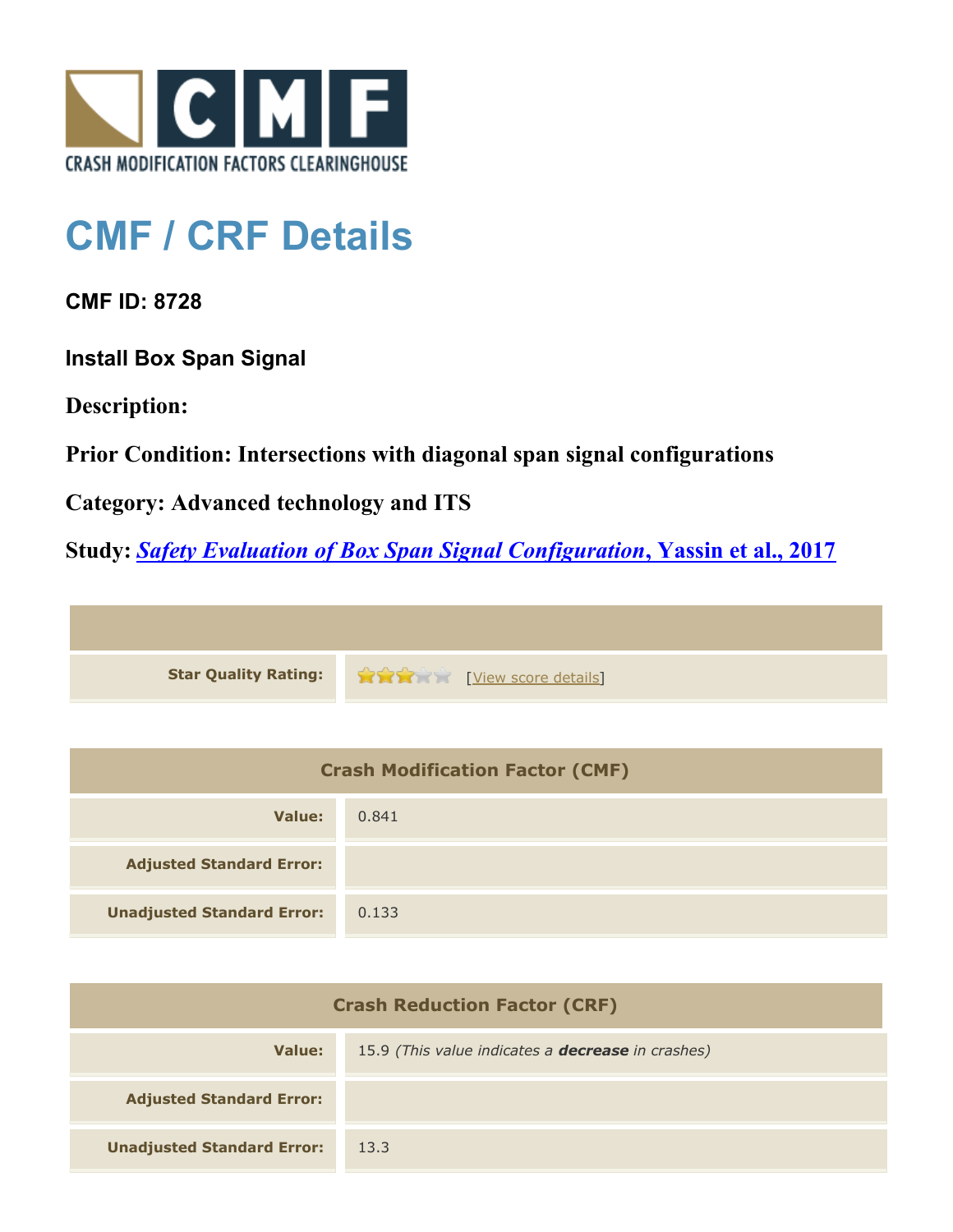| <b>Applicability</b>                    |               |
|-----------------------------------------|---------------|
| <b>Crash Type:</b>                      | Angle         |
| <b>Crash Severity:</b>                  | All           |
| <b>Roadway Types:</b>                   | Not specified |
| <b>Number of Lanes:</b>                 | $0 - 4$       |
| <b>Road Division Type:</b>              | All           |
| <b>Speed Limit:</b>                     |               |
| <b>Area Type:</b>                       |               |
| <b>Traffic Volume:</b>                  |               |
| <b>Time of Day:</b>                     | All           |
| If countermeasure is intersection-based |               |

| <b>Intersection Type:</b>         | Not specified                                     |
|-----------------------------------|---------------------------------------------------|
| <b>Intersection Geometry:</b>     | $3$ -leg, $4$ -leg                                |
| <b>Traffic Control:</b>           | Signalized                                        |
| <b>Major Road Traffic Volume:</b> | 3220 to 66316 Annual Average Daily Traffic (AADT) |
| <b>Minor Road Traffic Volume:</b> | 471 to 53080 Annual Average Daily Traffic (AADT)  |

| <b>Development Details</b>      |              |
|---------------------------------|--------------|
| <b>Date Range of Data Used:</b> | 2006 to 2011 |
| <b>Municipality:</b>            |              |
| State:                          | MI           |
| <b>Country:</b>                 | <b>USA</b>   |